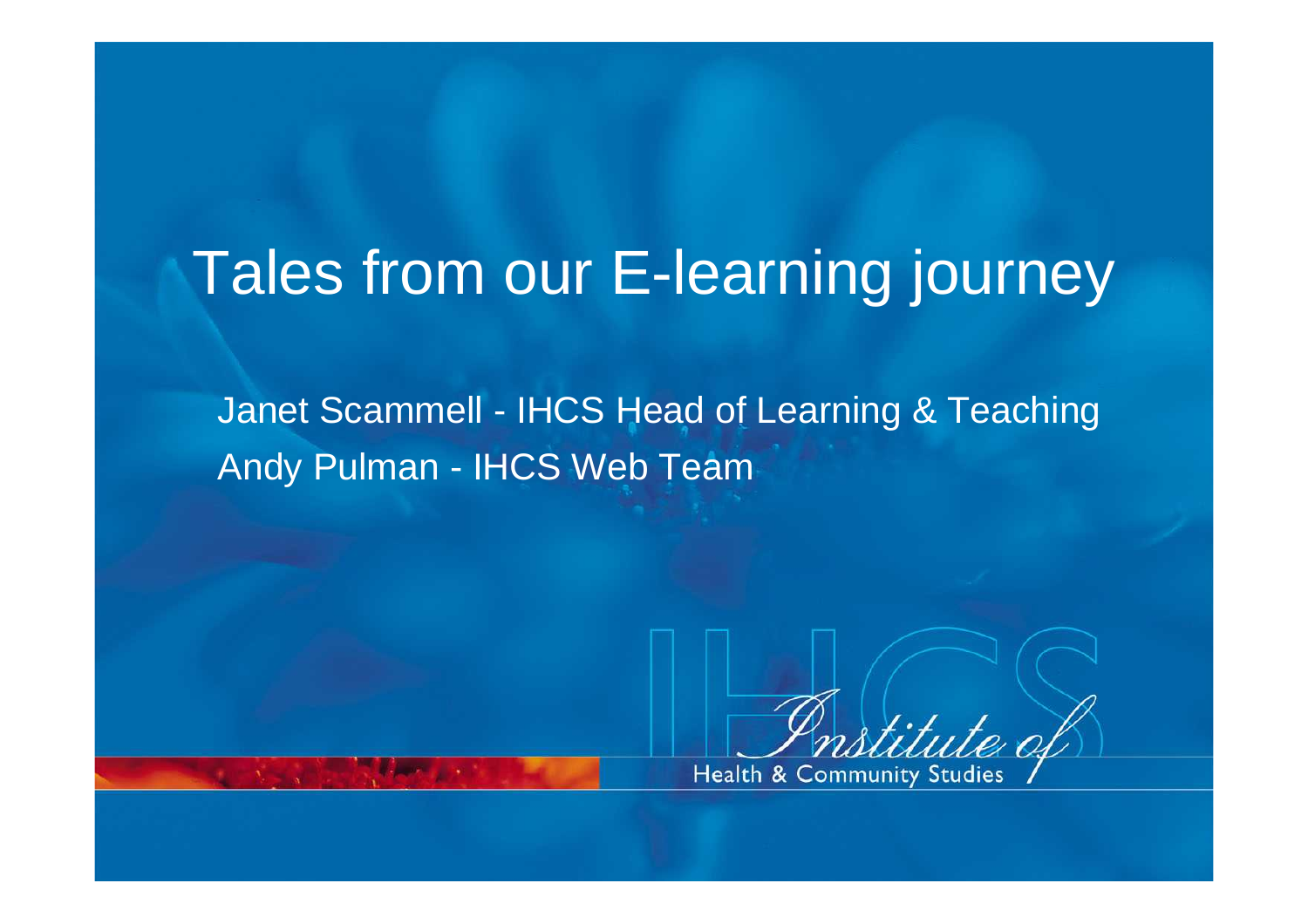

# The Project

 $\Box$  To develop an E-learning unit of study at Masters level focusing on organisational culture in the NHS and the effects on the workforce of the increasing use of immigrant professional labour.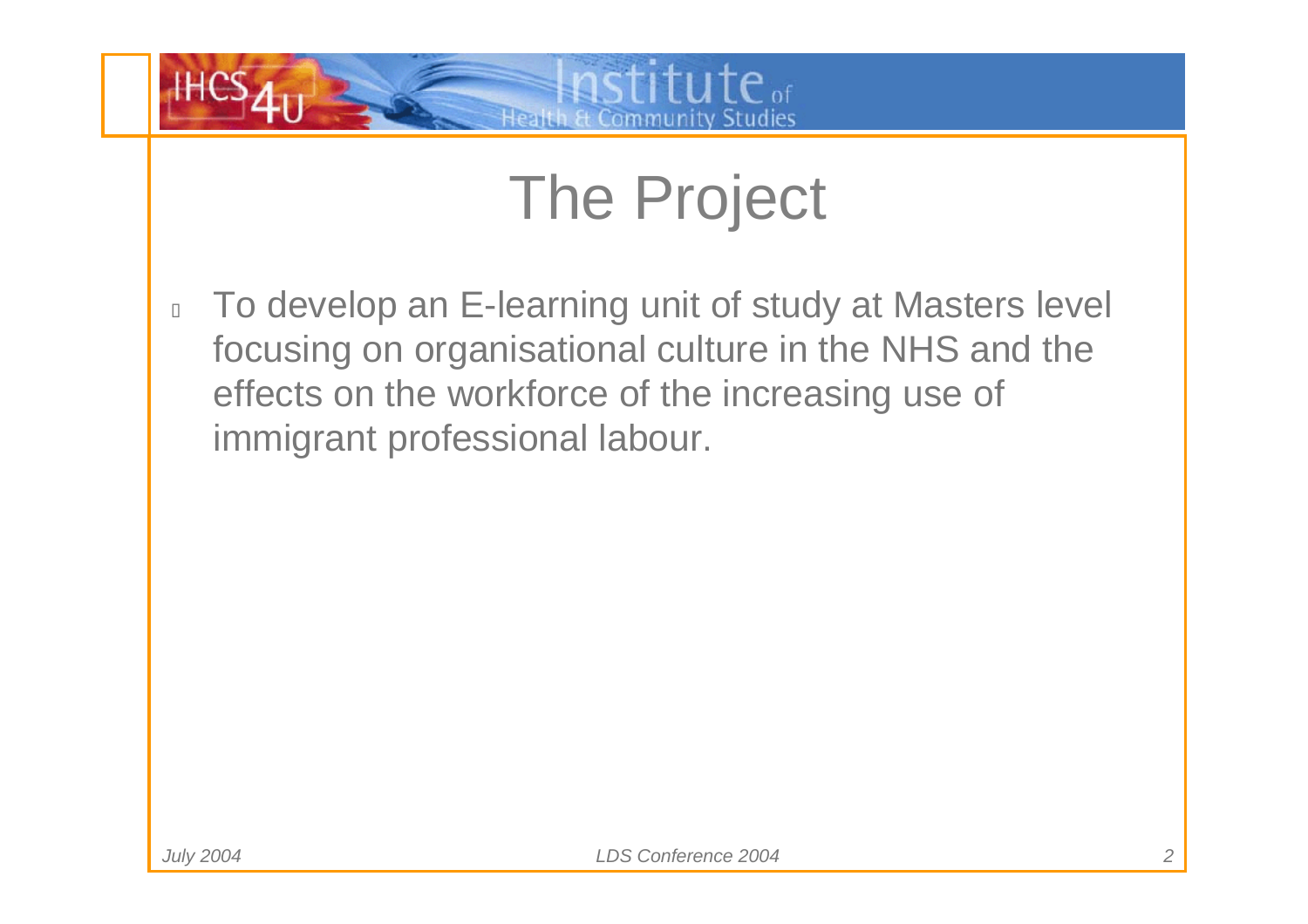

# **Background**

- $\Box$ Increasing multicultural society.
- $\Box$  Shortage, maldistribution and misutilisation of nurses (ICN 1999).
- $\overline{\Pi}$ Migration of qualified nurses who have 'portable' skills.
- $\Box$ Ageing workforce.
- $\Box$ Increased workload.
- $\overline{\Pi}$ Diversification of nurses' work.
- $\Box$  Government target of 330,000 nurses by 2004 (Buchan 2002).
- $\Box$ International recruitment.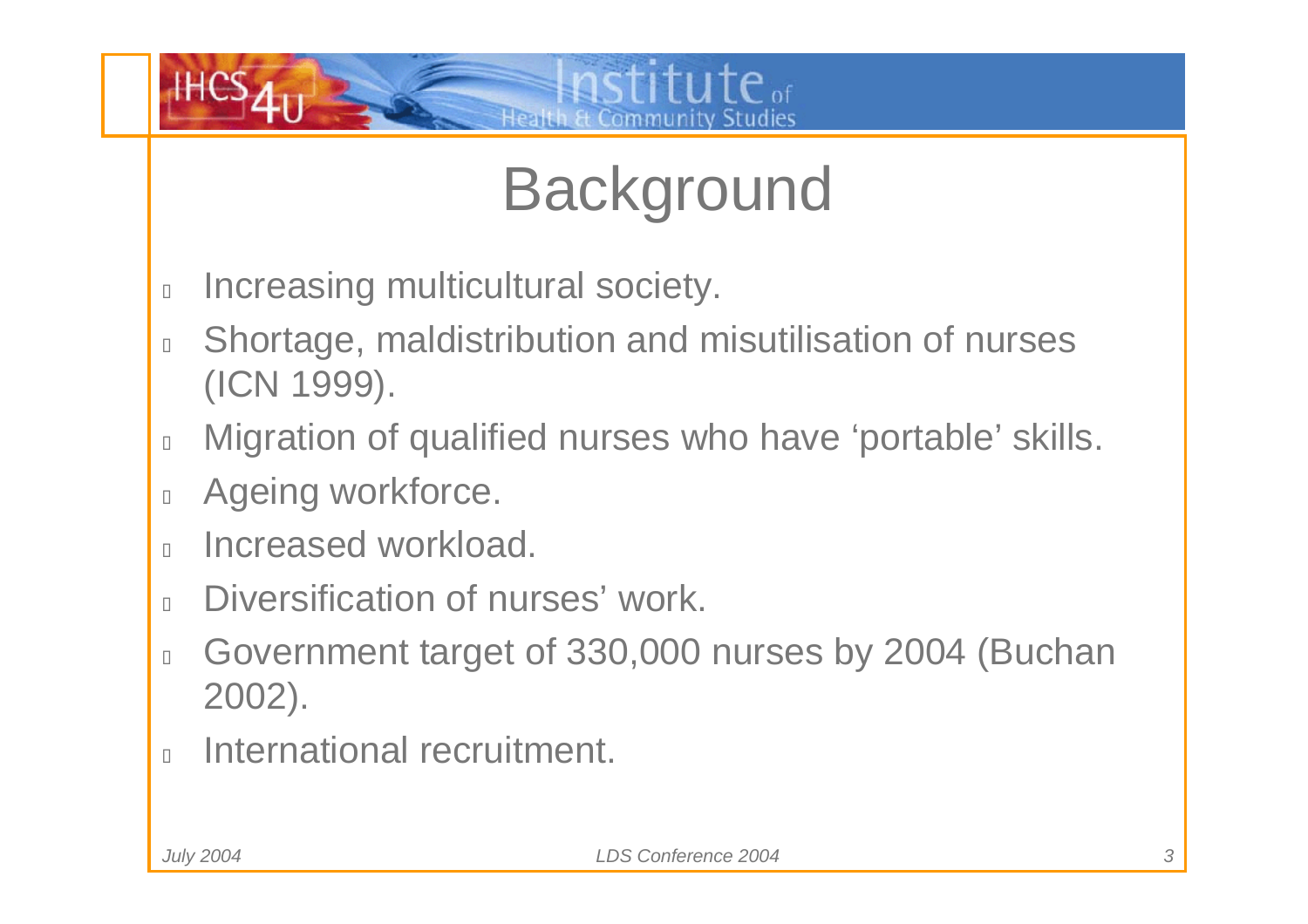

# Why Go E-Based ?

- $\begin{bmatrix} 1 \\ 2 \end{bmatrix}$  E-Based learning is a way of meeting some of these challenges (Hanson, 2002) :
	- **widening access and increasing flexibility.**
	- $\Box$ **dealing with more diverse students.**
	- **funding stretch.**
	- **globalisation.**
	- **threat from competitors.**
	- $\Box$ **greater demand for accountability.**
- $\begin{bmatrix} 1 \\ 2 \end{bmatrix}$  A grant in 2002 / 2003 allowed us to start developing an E-Based unit.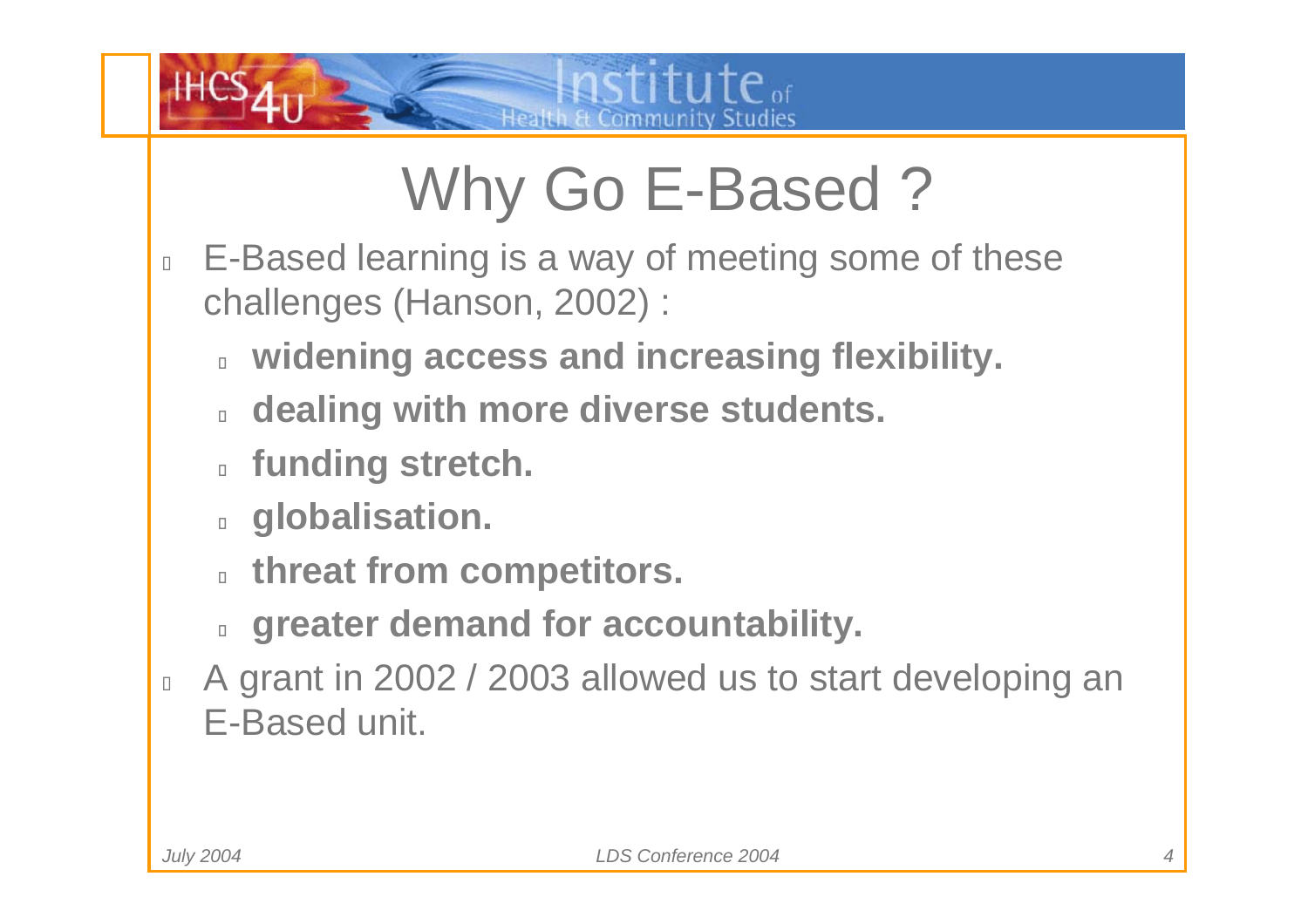

# The Journey

- $\Box$  August - September 2002.
	- $\Box$ **Research Phase.**
- $\Box$  October 2002 - June 2004.
	- **Programme Development.**
- $\Box$  July 2004 - January 2005.
	- **Validation/Revisions.**
- $\Box$  February - May 2005.
	- **Pilot Internally.**
- **June July 2005.** 
	- **Evaluate and Report.**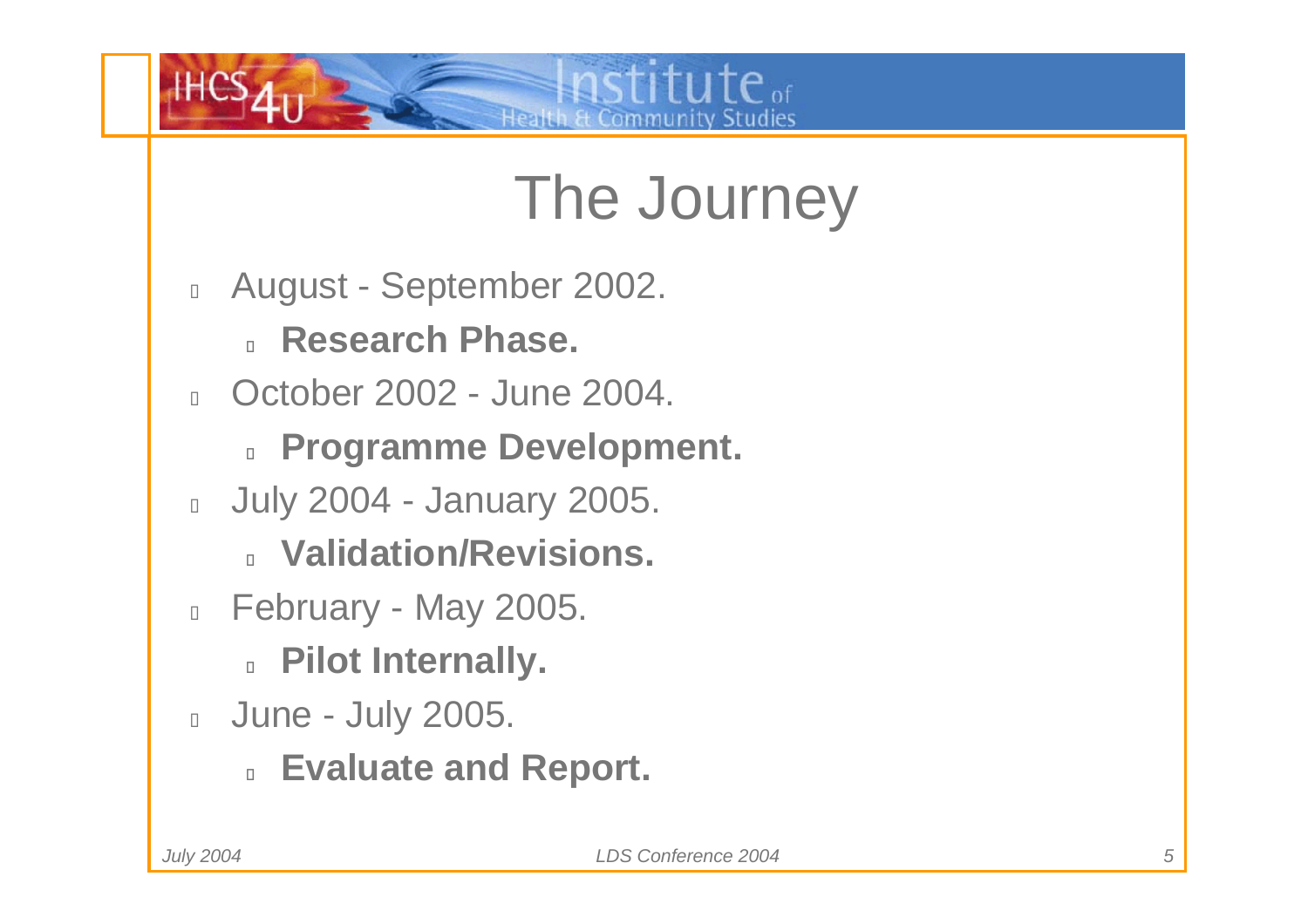

# Journey Obstacles

- $\Box$  Some of the problems were:
	- ◨ **availability of staff with relevant expertise.**
	- ◨ **external recruitment partially successful but late.**
	- **staff sickness; project halted to search for new project manager.**
	- **lack of defined dates for completion.**
	- **demands on time and resources of developers and academics.**
	- **considerable enthusiasm and subject knowledge within school but lack of expertise in learning technology.**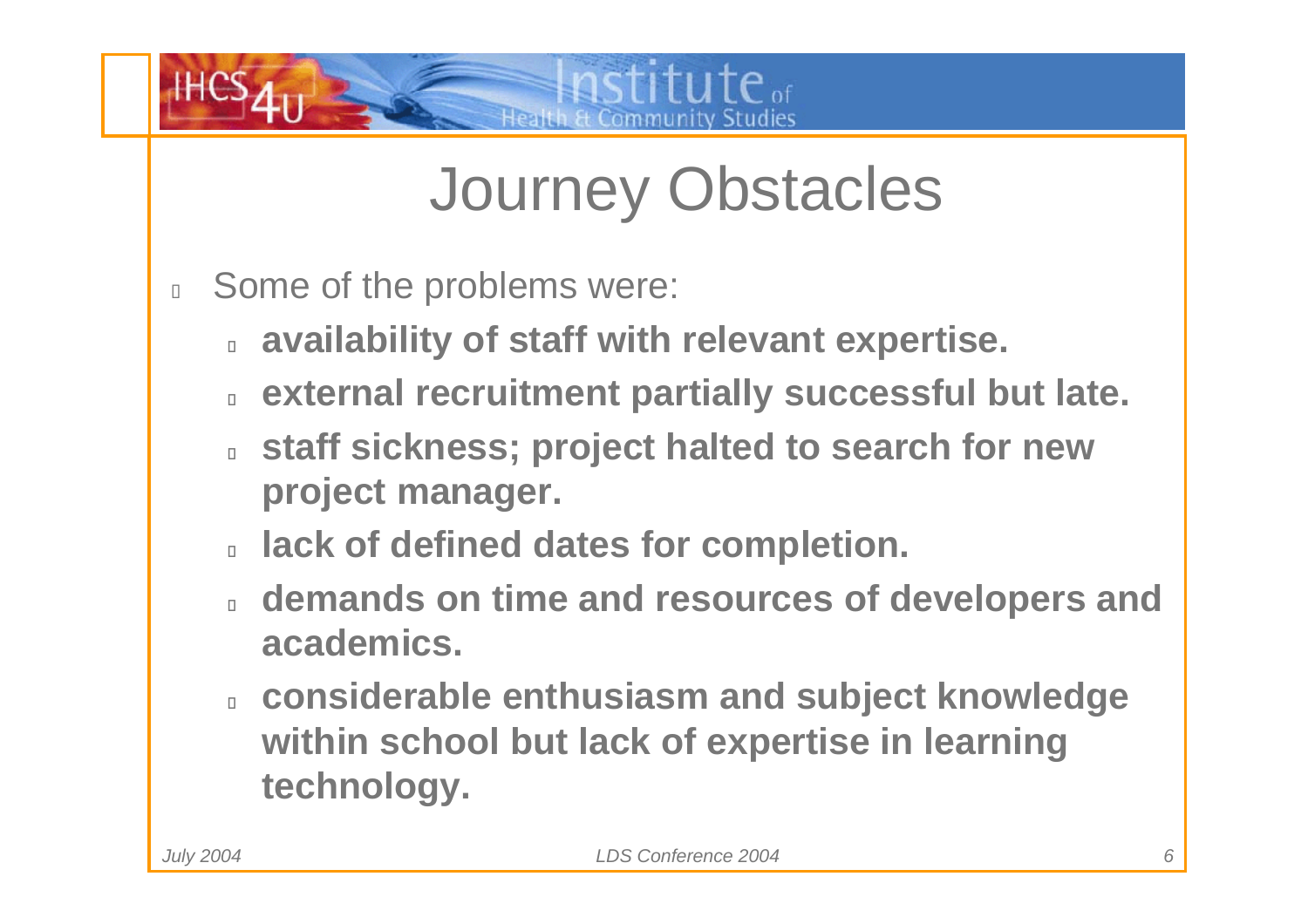

### Where we were last year…..

- $\Box$ New project manager and project plan.
- $\Box$  Study guide and first section of unit complete as elearning material.
- $\begin{bmatrix} 1 \\ 2 \end{bmatrix}$ Pilot planned for January 2004.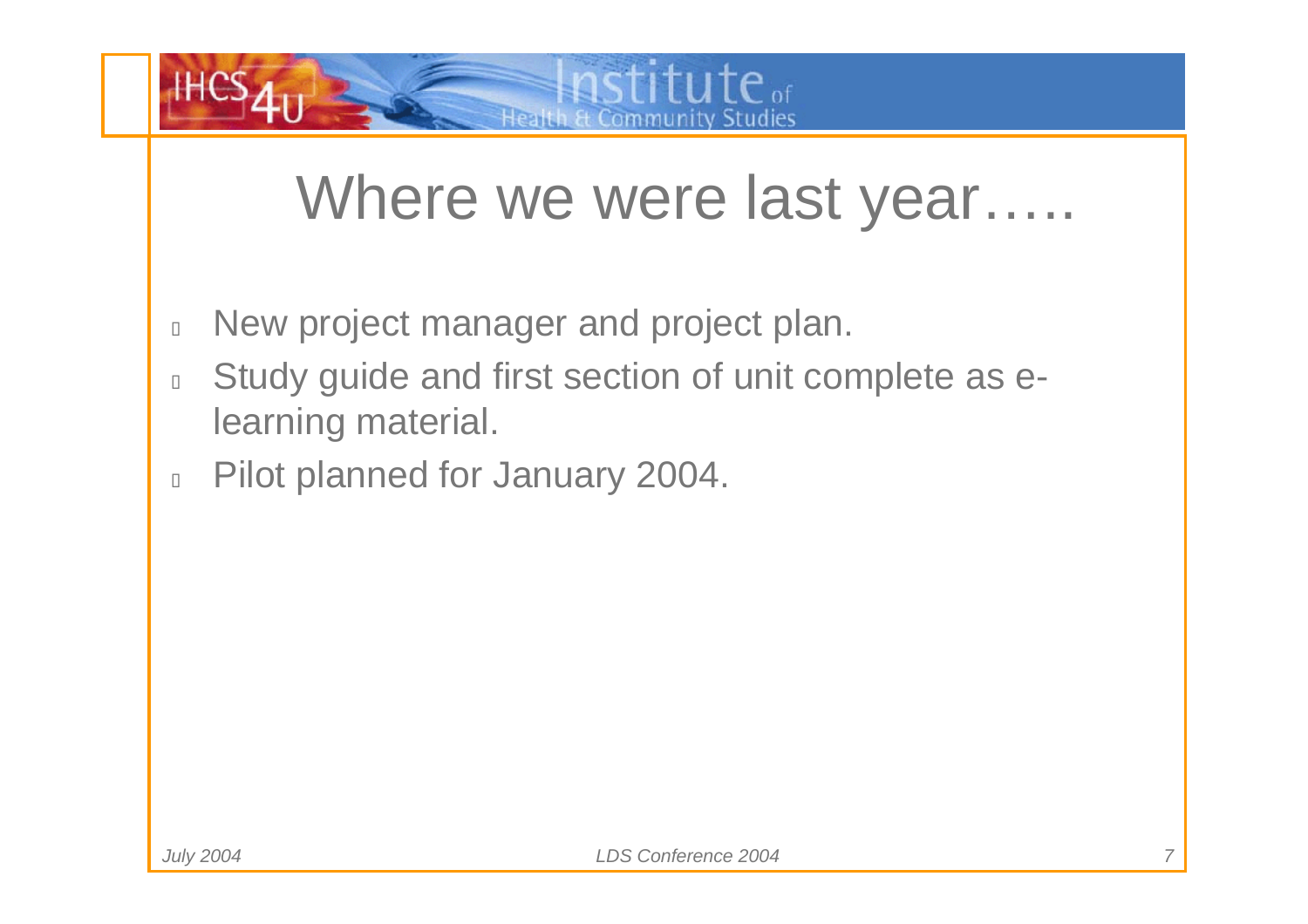

### Where we are now.....

- $\Box$  School commitment to complete project remains very strong.
- $\Box$  All seven topics and the study guide have now been completed and rewritten.
- $\begin{bmatrix} 1 \\ 2 \end{bmatrix}$ Validation is being planned for Summer 2004.
- $\Box$  Feedback and reflections from the evaluation of the Managing Low Back Pain E-learning unit will be used to refine the unit.
- $\Box$  Pilot and detailed evaluation is planned for Winter/Spring 2005.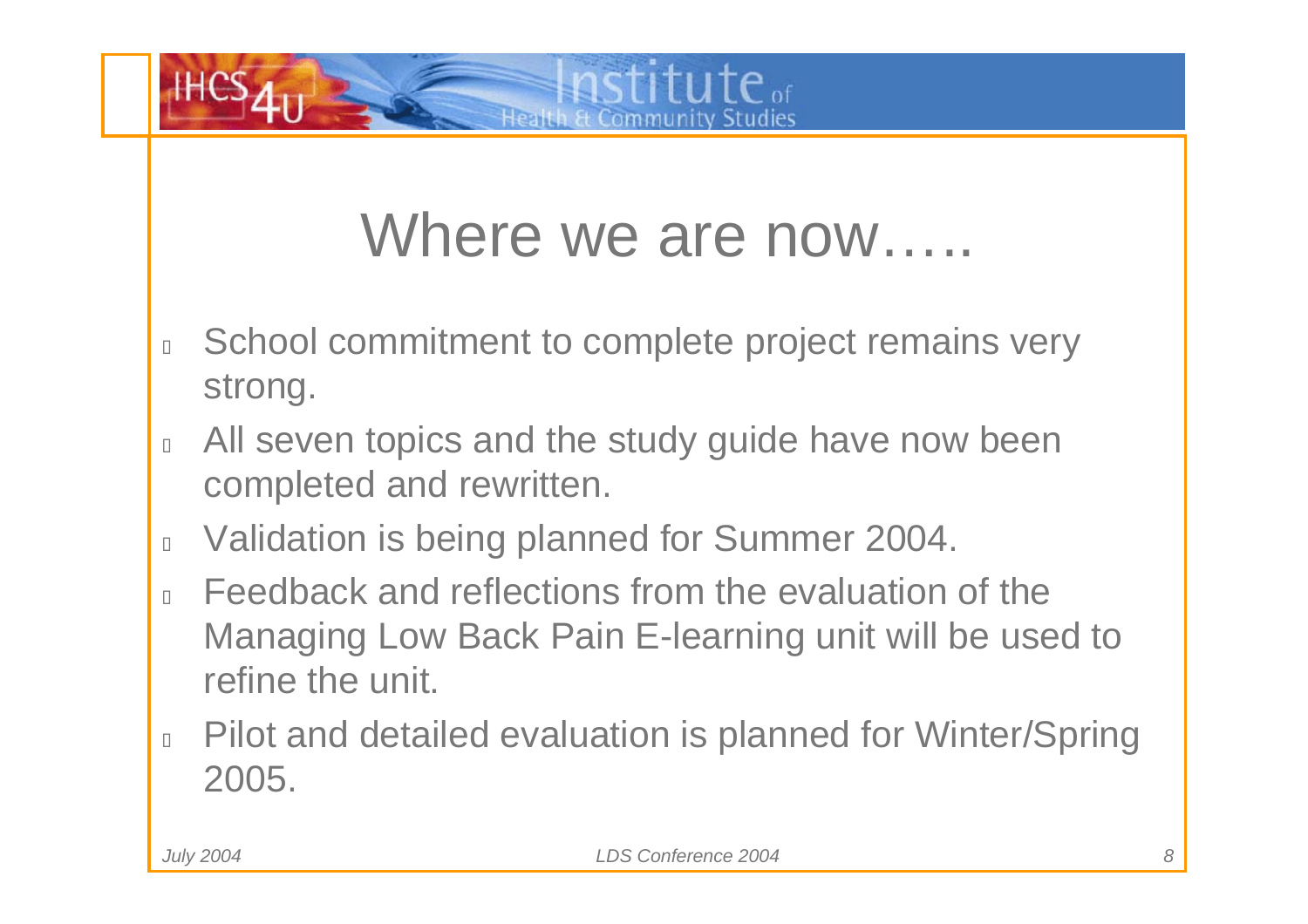# What have we learned : Design

- $\Box$  Best practice method identified so far has been to follow the three stage process (Jones, 1992) of Divergence, Transformation and Convergence :
	- **Divergence - brainstorming ideas - including what we wanted to include and what could be achieved within a specific timeframe.**
	- **Transformation - focusing on one area to develop and the objectives required to produce it.**
	- **Convergence - finalising objectives and identifying the risks and possible solutions before proceeding with the production of content and design.**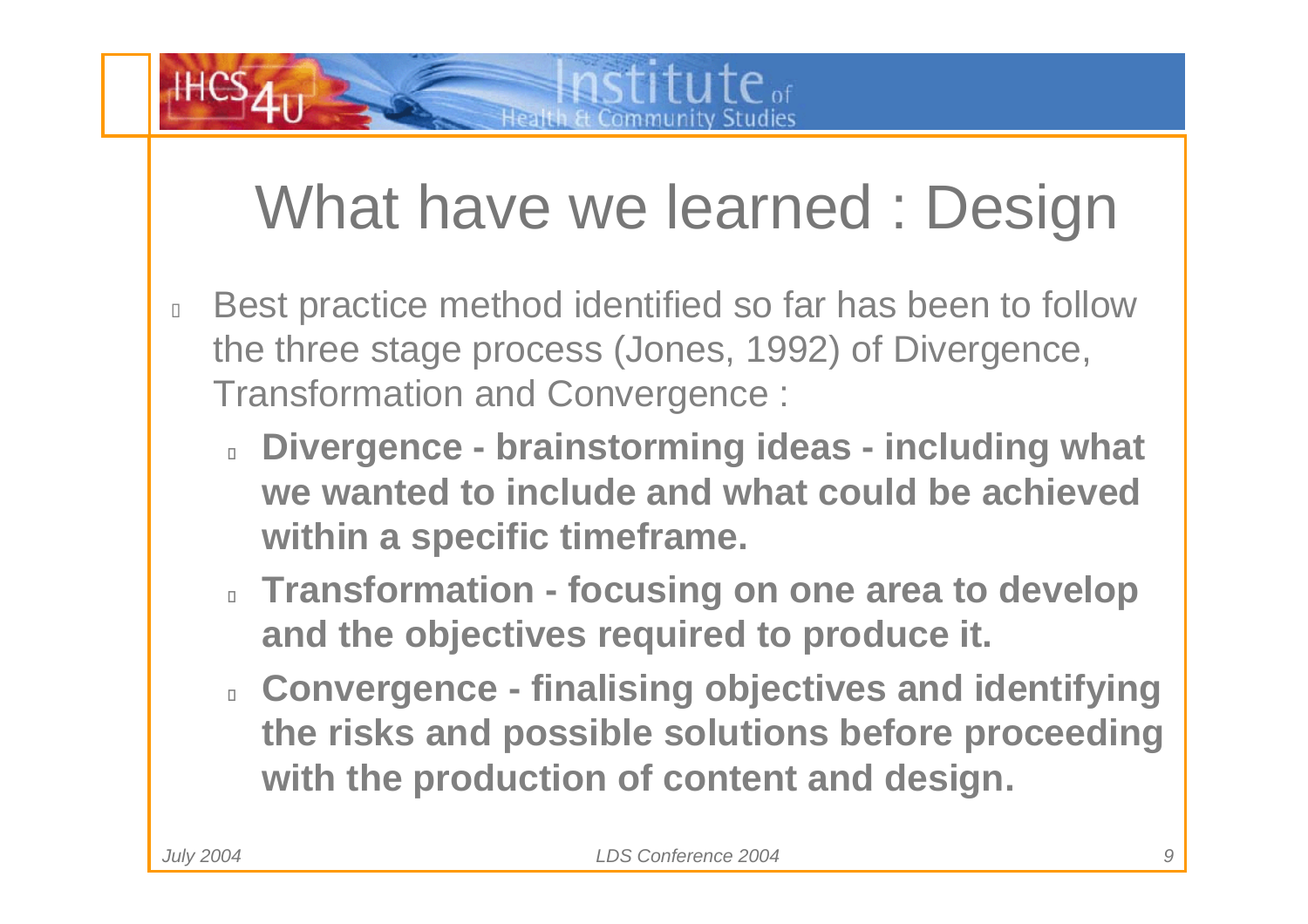# What have we learned : IHCS

- $\overline{\Pi}$  The mistakes of this project (e.g. timescales being under-estimated) have proved valuable in highlighting how future developments could be improved.
- $\Box$  The experience has benefited IHCS in terms of an increased insight into academic and technical staff roles in e-learning.
- $\Box$  Parts of the unit have been able to be taken forward by other units enabling them to be developed faster (e.g. Study Guide, initial look and feel).
- $\Box$  Developing directly onto screen rather than by paper first is a much smarter way of working.